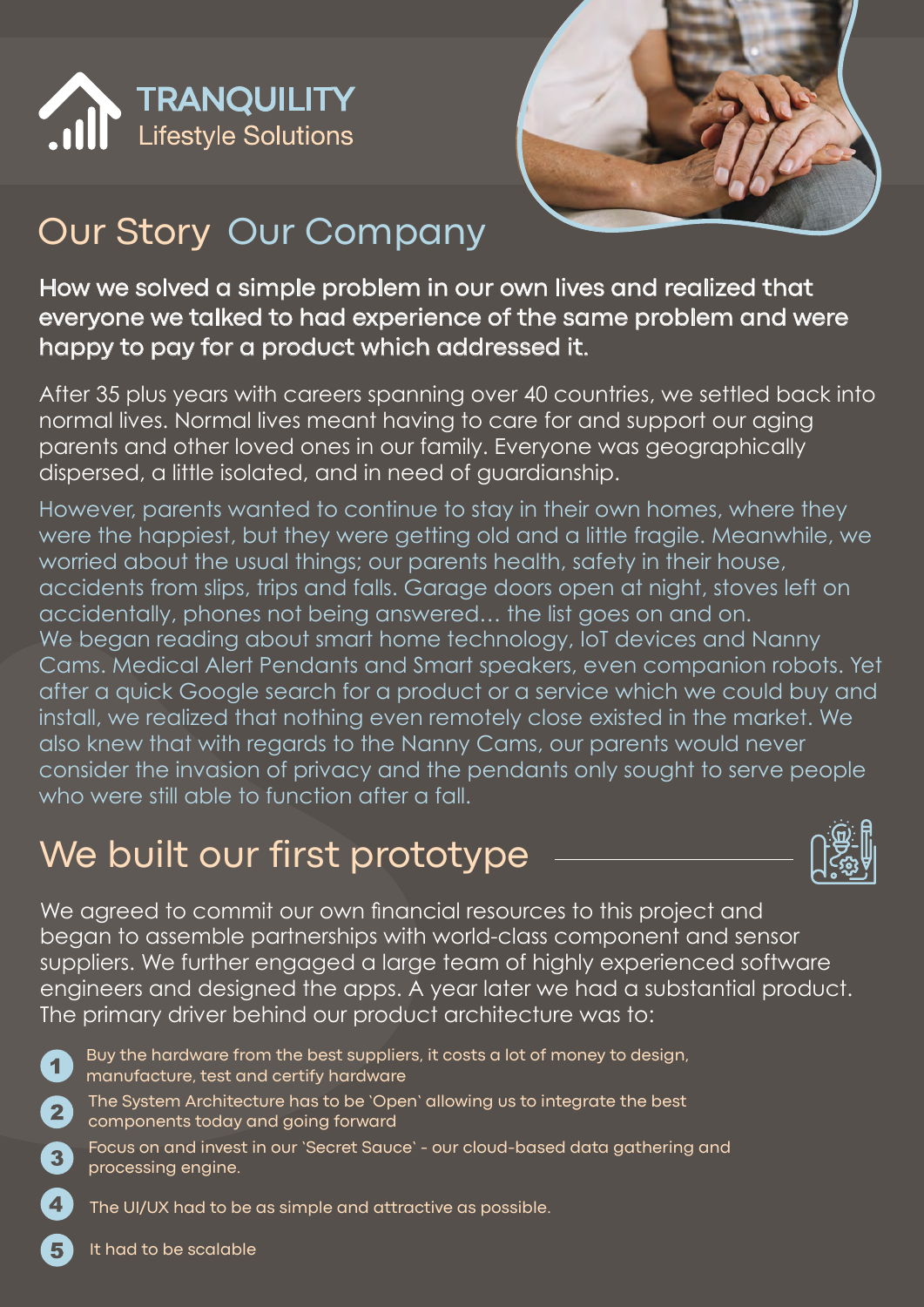## We started building a company



Anecdotally everyone we talked to told us that they would buy this product. They would be happy to pay for such a device and they would be even more willing to purchase this unit from a company like ours. Three ticks! As the prototype was being developed, we did our research, and then even more research. The market was huge and growing not only in the US, but Globally. A key graphic from the US Census Bureau summarizes it best;

Formal focus groups were conducted, price points were analyzed, feature sets were poured over. In fact, 75 versions of the financial projections model were built and analyzed. Customer acquisition costs were set, sales commissions were discussed, marketing and sales channels were agreed upon.

All line items between Revenue and EBIT; our cost base; was looked at. We wanted to keep the cost structure as variable as possible. Keep the fixed costs down to what was truly required and all other costs could scale up as sales picked up. We achieved this.



#### Assembling a Management Team



The value of an experienced and seasoned management team could not be discounted. We had to assemble the best we could. By tapping into our network of outstanding business associates, we have been able to assemble one of the most talented, experienced and diverse management team imaginable. Check out our website at www.tls.global

## Covid19- opens up an urgent market need

The pandemic has cast a long shadow over the senior living and care sector. Yet, it also is being credited as a catalyst for technology adoption as well as healthcare innovation. In the past, certain technologies or platforms that were seen as more of a choice or a luxury, quickly became necessary to help staff and residents navigate through the pandemic. Several key areas such as Remote Patient Management and Tele-Health with government supported reimbursement has accelerated technology acceptance. Additionally, Social isolation of residents, workforce solutions, utilization, compliance, and service delivery have seen increased technology adoption.